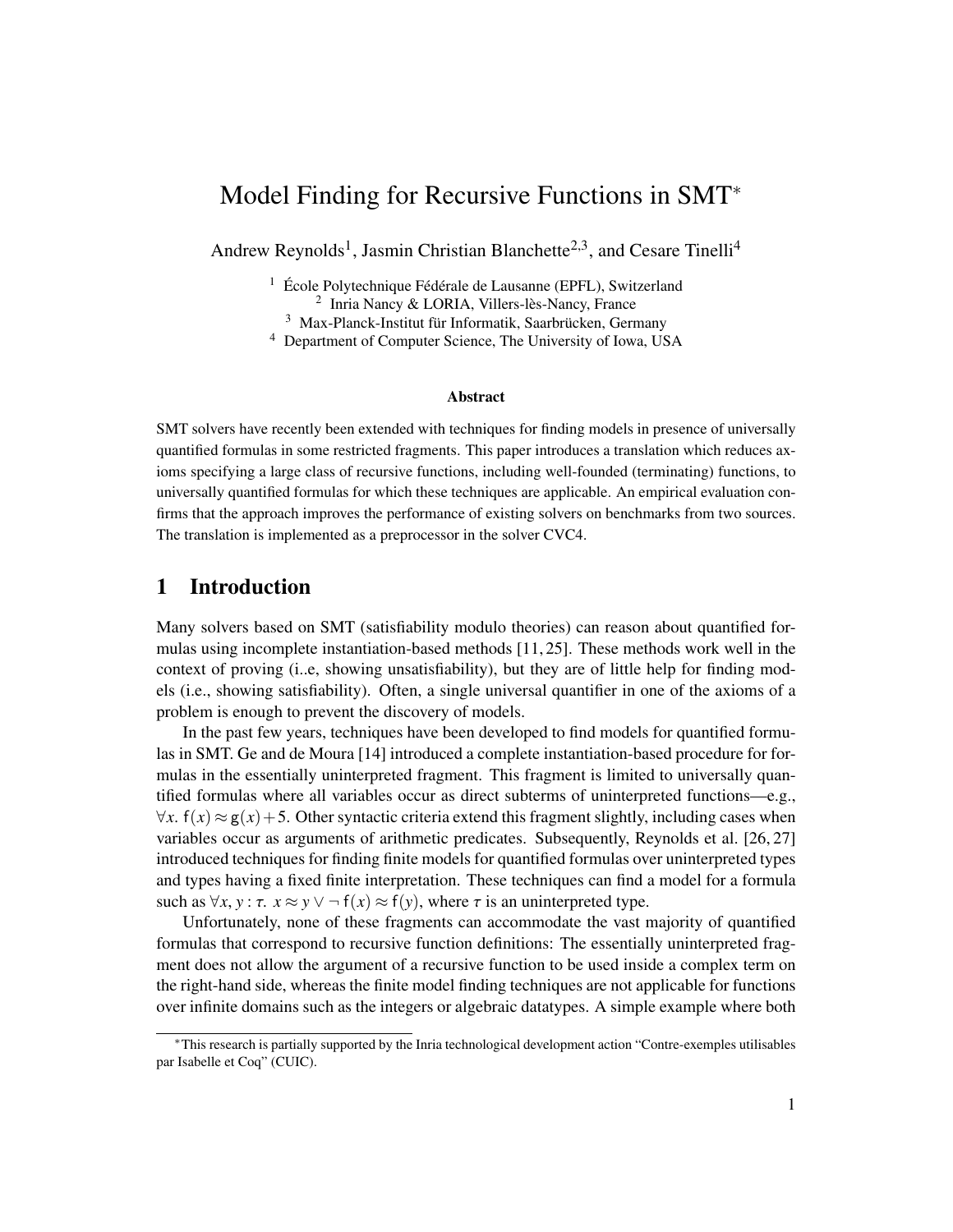approaches fail is  $\forall x$ : Int. ite $(x \le 0, p(x) \approx 1, p(x) \approx 2*p(x-1))$ . This state of affairs is un-<br>satisfactory given the frequency of requiring definitions in practice and the impeding addition satisfactory, given the frequency of recursive definitions in practice and the impending addition of a dedicated command for introducing them, define-fun-rec, to the SMT-LIB standard [\[3\]](#page-12-1).

We present a method for translating formulas involving recursive function definitions into formulas where finite model finding techniques can be applied. The recursive functions must meet a semantic criterion to be admissible (Section [2\)](#page-1-0). This criterion is met by well-founded (terminating) recursive function definitions. It is not met by inconsistent definitions such as  $∀x: Int. f(x) ≈ f(x) + 1.$ 

We define a translation for a class of formulas involving admissible recursive function definitions (Section [3\)](#page-3-0). The main insight is that a recursive definition  $\forall x : \tau$ .  $f(x) \approx t$  can be translated to  $\forall a : \alpha_{\tau}$ .  $f(\gamma_f(a)) \approx t[\gamma_f(a)/x]$ , where  $\alpha_{\tau}$  is an uninterpreted abstract type and  $\gamma_f : \alpha_\tau \to \tau$  converts the abstract type to the concrete type. Additional constraints ensure that the abstract values that are relevant to the formula's satisfiability exist. The translation preserves  $\gamma_f : \alpha_{\tau} \to \tau$  converts the abstract type to the concrete type. Additional constraints ensure that the satisfiability and, for admissible definitions, unsatisfiability, and makes finite model finding possible for problems in this class.

Our empirical evaluation on benchmarks from the IsaPlanner proof planner [\[16\]](#page-13-4) and the Leon verifier [\[5\]](#page-12-2) provides evidence that this translation improves the effectiveness of the SMT solvers CVC4 and Z3 for finding countermodels to verification conditions (Section [4\)](#page-8-0). The approach is implemented as a preprocessor in CVC4 (Section [5\)](#page-9-0). When invoked with a specific command-line option, the solver assumes that functions introduced using the define-fun-rec command are admissible and translates them accordingly.

# <span id="page-1-0"></span>2 Preliminaries

Our setting is a monomorphic (or many-sorted) first-order logic like the one defined by SMT-LIB [\[3\]](#page-12-1). A *signature*  $\Sigma$  consists of a set  $\Sigma^{ty}$  of first-order types (or sorts) and a set  $\Sigma^f$  of function symbols over these types. We assume that signatures always contain a Boolean type Bool and constants  $\top, \bot$ : Bool for truth and falsity, an infix equality predicate  $\approx : \tau \times \tau \rightarrow$  Bool for each  $\tau \in \Sigma^{ty}$ , standard Boolean connectives  $(\neg, \wedge, \vee,$  etc.), and an if-then-else function symbol<br>ite : Bool  $\tau \times \tau \to \tau$  for each  $\tau \in \Sigma^{ty}$ . For each  $\tau \in \Sigma^{ty}$  we fix an infinite set  $\Sigma^{y}$  of variables ite : Bool  $\times \tau \times \tau \to \tau$  for each  $\tau \in \Sigma^{\tau}$ . For each  $\tau \in \Sigma^{\tau}$ , we fix an infinite set  $\Sigma_{\tau}^{\tau}$  of *variables*<br>of *type*  $\tau$  and define  $\Sigma^{\tau}$  as  $\vdash \vdash_{\tau} \Sigma^{\tau}$ .  $\Sigma$ -terms are built as usual over funct *of type*  $\tau$  and define  $\Sigma^v$  as  $\bigcup_{\tau \in \Sigma^v} \Sigma^v_\tau$ .  $\Sigma$ -terms are built as usual over functions symbols in  $\Sigma$  and variables in  $\Sigma^v$ . Formulas are terms of type Rool. We write  $t^\tau$  to denote terms of type  $\tau$ variables in  $\Sigma^{\nu}$ . Formulas are terms of type Bool. We write  $t^{\tau}$  to denote terms of type  $\tau$  and  $\mathcal{T}(t)$  to denote the set of subterms in t. Given a term u, we write  $u^{\tau}$  is denote the result  $T(t)$  to denote the set of subterms in *t*. Given a term *u*, we write  $u[\bar{t}/\bar{x}]$  to denote the result of replacing all occurrences of  $\bar{x}$  with  $\bar{t}$  in *u*. When applied to terms, the symbol = denotes syntactic equality.

A Σ*-interpretation I* maps each type  $\tau \in \Sigma^{ty}$  to a nonempty set  $\tau^I$ , the *domain* of  $\tau$  in *I*, each tion symbol  $f : \tau \times \cdots \times \tau$  is  $\Sigma^f$  to a total function  $f^I : \tau^I \times \cdots \times \tau^I$  and each function symbol  $f : \tau_1 \times \cdots \times \tau_n \to \tau$  in  $\Sigma^f$  to a total function  $f^I : \tau_1^I \times \cdots \times \tau_n^I \to \tau^I$ , and each variable  $\chi : \tau$  of  $\Sigma^V$  to an element of  $\tau^I$ . A theory is a pair  $T = (\Sigma \emptyset)$  where  $\Sigma$  is a signature variable *x* :  $\tau$  of  $\Sigma^{\nu}$  to an element of  $\tau^{I}$ . A *theory* is a pair  $T = (\Sigma, \mathcal{I})$  where  $\Sigma$  is a signature and  $\mathcal{I}$  is a class of  $\Sigma$  interpretations, the models of  $T$  closed under variable reassignment and  $\mathcal I$  is a class of  $\Sigma$ -interpretations, the *models* of *T*, closed under variable reassignment (i.e., for every  $I \in \mathcal{I}$ , every  $\Sigma$ -interpretation that differs from *I* only on the variables of  $\Sigma^v$  is also in  $\mathscr{I}$ ). A  $\Sigma$ -formula  $\varphi$  is *T*-*satisfiable* if it is satisfied by some interpretation in  $\mathscr{I}$ ; otherwise,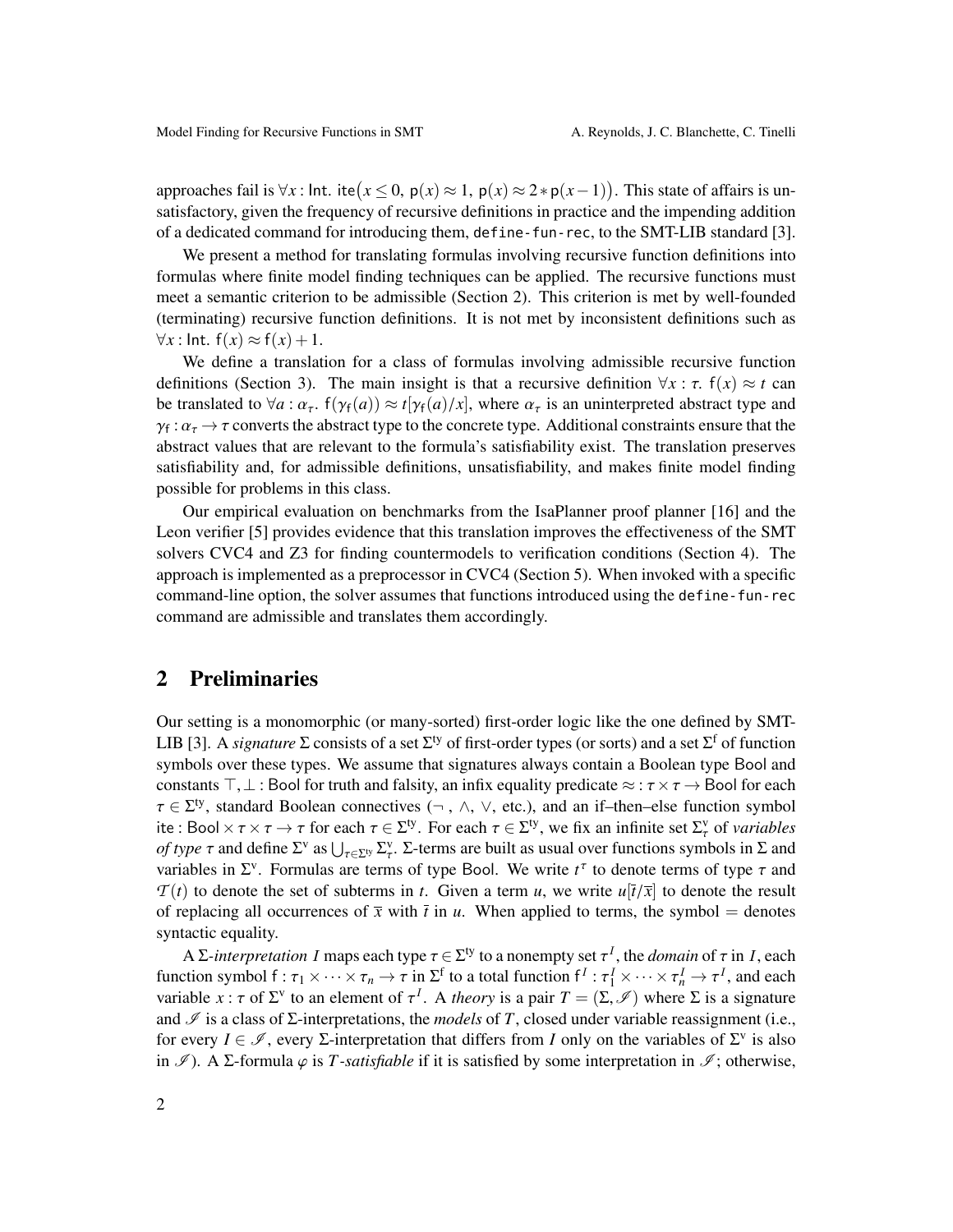it is *T*-unsatisfiable. A formula  $\varphi$  *T*-entails  $\psi$ , written  $\varphi \models_T \psi$ , if all interpretations in  $\mathscr I$  that satisfy  $\varphi$  also satisfy  $\psi$ . Two formulas  $\varphi$  and  $\psi$  are *T*-equivalent if each *T*-entails the other. If  $T_1 = (\Sigma_1, \mathcal{I}_1)$  is a theory and  $\Sigma_2$  is a signature with  $\Sigma_1^f \cap \Sigma_2^f = \emptyset$ , the *extension of*  $T_1$  *to*<br>  $\Sigma_2$  is the theory  $T - (\Sigma \emptyset)$  where  $\Sigma_1^f - \Sigma_1^f + (\Sigma_1^f - \Sigma_2^f) + (\Sigma_1^f - \Sigma_1^f)$  and  $\emptyset$  is the s  $\Sigma_2$  is the theory  $T = (\Sigma, \mathscr{I})$  where  $\Sigma^f = \Sigma_1^f \cup \Sigma_2^f$ ,  $\Sigma^{ty} = \Sigma_1^{ty} \cup \Sigma_2^{ty}$ <br>interpretations *L* whose  $\Sigma_1$ -reduct is a model of *T*. We refer to the  $2^{\nu}$ , and  $\mathscr{I}$  is the set of all  $\Sigma$ interpretations *I* whose  $\Sigma_1$ -reduct is a model of  $T_1$ . We refer to the symbols of  $\Sigma_2$  that are not in  $\Sigma_1$  as *uninterpreted*. For the rest of the paper, we fix a theory  $T = (\Sigma, \mathscr{I})$  with uninterpreted symbols constructed as above.

Unconventionally, we consider *annotated quantified formulas* of the form  $\forall_f \bar{x}, \varphi$ , where f ∈  $\Sigma$ <sup>f</sup> is uninterpreted. Their semantics is the same as for standard quantified formulas  $\forall \bar{x}, \varphi$ .<br>Given  $f : \tau \mapsto \forall x \mapsto \tau$ , an appointed quantified formula  $\forall \bar{x}, \varphi$  is a function definition (formula) Given  $f : \tau_1 \times \cdots \times \tau_n \to \tau$ , an annotated quantified formula  $\forall f \overline{x}$ .  $\varphi$  is a *function definition* (*for* f) if  $\bar{x}$  is a tuple of variables  $x_1 : \tau_1, \ldots, x_n : \tau_n$  and  $\varphi$  is a quantifier-free formula *T*-equivalent to  $f(\overline{x}) \approx t$  for some term *t* of type  $\tau$ . We write  $\exists \overline{x}$ .  $\varphi$  as an abbreviation for  $\neg \forall \overline{x}$ .  $\neg \varphi$ .

**Definition 1.** A formula  $\varphi$  is in *definitional form with respect to*  $\{f_1, \ldots, f_n\} \subseteq \Sigma^f$  if it is of the form  $(\forall \epsilon \ \overline{x}, \varphi) \wedge \psi$ , where fearly definition symbols  $\forall \epsilon \ \overline{x}, \varphi$ . form  $(\forall f_1, \overline{x}_1, \varphi_1) \wedge \cdots \wedge (\forall f_n, \overline{x}_n, \varphi_n) \wedge \psi$ , where  $f_1, \ldots, f_n$  are distinct function symbols,  $\forall f_i, \overline{x}_i, \varphi_i$ <br>is a function definition for  $i - 1$ , and  $\psi$  contains no function definitions. We call  $\psi$  is a function definition for  $i = 1, ..., n$ , and  $\psi$  contains no function definitions. We call  $\psi$  the *conjecture* of ϕ.

In the signature  $\Sigma$ , we distinguish a subset  $\Sigma^{\text{dfn}} \subseteq \Sigma^{\text{f}}$  of *defined* uninterpreted function symbols. We consider  $\Sigma$ -formulas that are in definitional form with respect to  $\Sigma^{\text{dfn}}$ .

**Definition 2.** Given a set of function definitions  $\Delta = {\forall f_1 \overline{x}, \varphi_1, ..., \forall f_n \overline{x}, \varphi_n}$ , a ground formula the closed under function expansion with respect to  $\Delta$  if ψ is *closed under function expansion with respect to* <sup>∆</sup> if

$$
\psi \vDash_T \bigwedge_{i=1}^n \{ \varphi_i[\overline{t}/\overline{x}] \mid f_i(\overline{t}) \in \mathcal{T}(\psi) \}
$$

The set <sup>∆</sup> is *admissible* if for every *<sup>T</sup>*-satisfiable formula ψ closed under function expansion with respect to  $\Delta$ , the formula  $\psi \wedge \Lambda \Delta$  is also *T*-satisfiable.

Admissibility is a semantic criterion that must be satisfied for each function definition before applying the translation described in Section [3.](#page-3-0) It is interesting to connect it to the standard notion of *well-founded* function definitions, often called *terminating* definitions in a slight abuse of terminology. In such definitions, all recursive calls are decreasing with respect to a well-founded relation, which must be supplied by the user or inferred automatically using a termination prover. This ensures that the function is uniquely defined at all points.

First-order logic has no built-in notion of computation or termination. To ensure that a function specification is well-founded, it is sufficient to require that the function would terminate when seen as a functional program, under *some* evaluation order. For example, the definition  $\forall x$ : Int. ite( $x \le 0$ ,  $p(x) \approx 1$ ,  $p(x) \approx 2 * p(x-1)$ ), where *T* is integer arithmetic ex-<br>tended with the uninterpreted symbol p; lpt. alpt. can be shown well founded under a strategy tended with the uninterpreted symbol p :  $Int \rightarrow Int$ , can be shown well-founded under a strategy that evaluates the condition of an ite before evaluating the relevant branch, ignoring the other branch. Logically, such dependencies can be captured by congruence rules. Krauss developed these ideas in the more general context of higher-order logic [\[18,](#page-13-5) Section 2].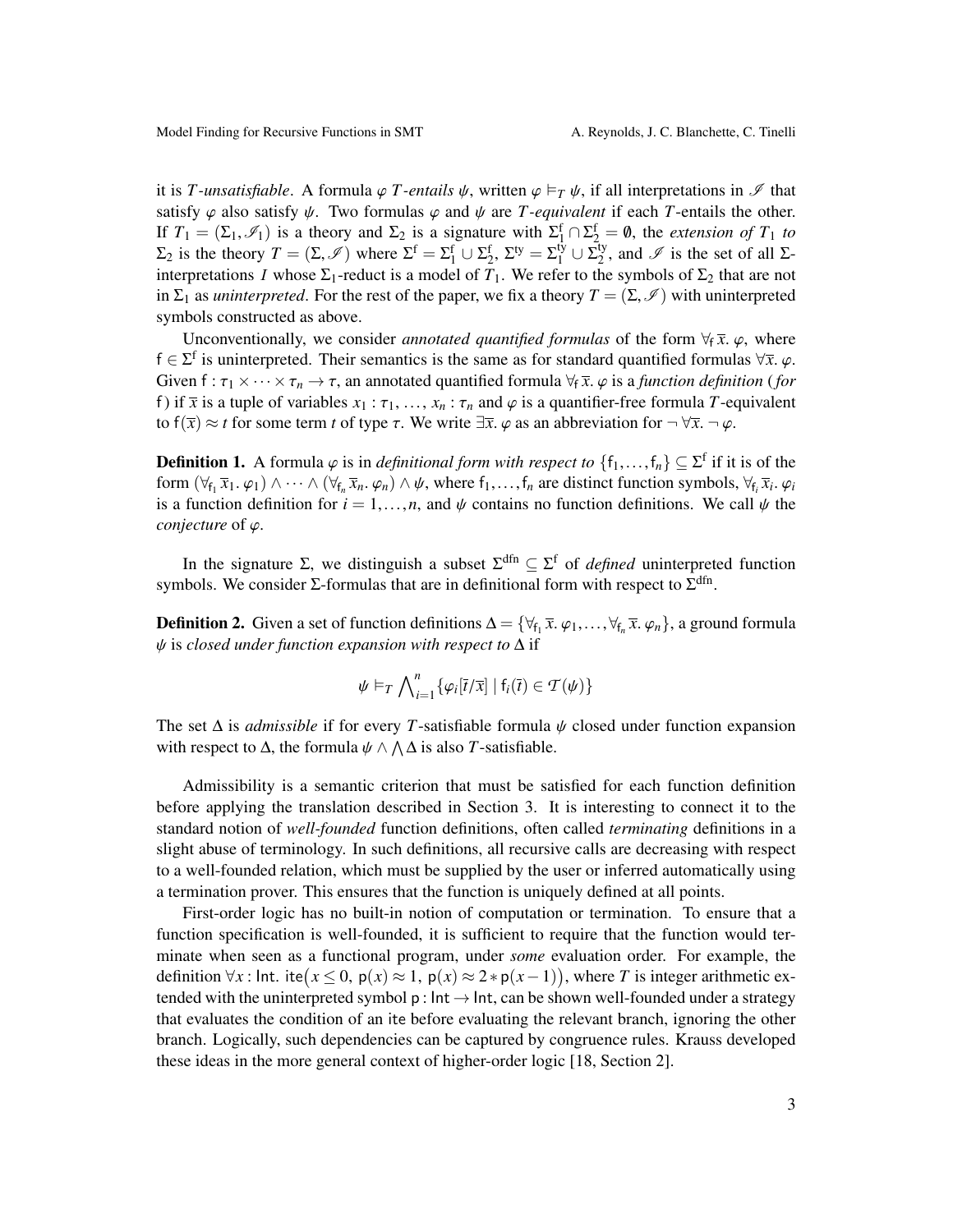<span id="page-3-1"></span>**Theorem 1.** If  $\Delta$  *is a set of well-founded function definitions for*  $\Sigma^{\text{dfn}} = \{f_1, \ldots, f_n\}$ *, then it is* admissible *admissible.*

*Proof sketch.* Let  $\psi$  be a satisfiable formula closed under function expansion with respect to  $\Delta$ . We show that  $\psi \wedge \wedge \Delta$  is also satisfiable. Let *I* be a model of  $\psi$ , and let *I*<sub>0</sub> be the restriction of *I* to the function symbols in  $\sum_{i=1}^{f} \mathcal{L}^{dfn}$ . Because well founded definitions uniqually characteriz *I* to the function symbols in  $\Sigma^f - \Sigma^{dfn}$ . Because well-founded definitions uniquely characterize the interpretation of the functions they define, there exists a  $\Sigma$ -interpretation *J* that extends  $I_0$ such that  $\mathcal{I} \models \Delta$ . Since  $\psi$  is closed under function expansion, it already constrains the functions in  $\Sigma^{\text{dfn}}$  recursively as far as is necessary for interpreting  $\psi$ . Thus, any point *v* for which  $f_i^I(v)$ <br>is needed for interpreting  $\psi$  will have its expected value according to its definition and hance is needed for interpreting  $\psi$  will have its expected value according to its definition and hence coincide with *J*. And since  $\psi^I$  does not depend on the interpretation at the other points, *J* is,<br>like *L* a model of  $\psi$ . Since  $I \models \Delta$  by assumption, we have  $I \models \psi \land \Delta A$  as desired like *I*, a model of  $\psi$ . Since  $\mathcal{I} \models \Delta$  by assumption, we have  $\mathcal{I} \models \psi \land \Lambda \Delta$  as desired.

Another useful fragment of function definitions is the class of *productive* corecursive functions. Corecursive functions are functions to a coalgebraic datatype. These functions can be non-well-founded, without their being inconsistent. Productive corecursive functions are functions that progressively reveal parts of their potentially infinite output  $[1, 31]$  $[1, 31]$ . For example, given a type of infinite streams constructed by scons : int  $\times$  stream  $\rightarrow$  stream, the definition  $\forall_{e}$  *x*.  $e(x) \approx$  scons(*x*,  $e(x+1)$ ) falls within this fragment: Each call to e produces one constructor before entering the nested call. Like terminating recursion, productive corecursion totally specify the functions it defines. It is even possible to mix recursion and corecursion in the same function [\[8\]](#page-12-4). Theorem [1](#page-3-1) can be extended to cover such specifications, based on the observation that unfolding a corecursive definition infinitely computes a unique infinite object.

Beyond totality, an admissible set can contain underspecified functions such as  $\forall$ f *x* : Int.  $f(x) \approx f(x-1)$  or  $\forall g \cdot x$ .  $g(x) \approx g(x)$ . We conjecture that one can ignore all tail-recursive calls (i.e., calls that occupy the right-hand side of the definition, potentially under some ite branch) when establishing well-foundedness or productivity, without affecting admissibility.

An example of an inadmissible set is  $\{\forall f \in \mathcal{X} : \text{Int. } f(x) \approx f(x) + 1\}$ , where *T* is integer arithmetic extended to a set of uninterpreted symbols  $\{f,g : \text{Int} \to \text{Int}, ...\}$ . The reason is that the formula  $\top$  is (trivially) closed under function expansion with respect to this set, and there is no model of *T* satisfying f's definition. A more subtle example is

$$
\{\forall_{f} x : \text{Int. } f(x) \approx f(x), \ \forall_{g} x : \text{Int. } g(x) \approx g(x) + f(x)\}\
$$

While this set has a model where f and g are interpreted as the constant function 0, it is not admissible since  $f(0) \approx 1$  is closed under function expansion with respect to this set and yet there exists no interpretation satisfying both  $f(0) \approx 1$  and g's definition.

# <span id="page-3-0"></span>3 The Translation

For the rest of the section, let  $\varphi$  be a  $\Sigma$ -formula in definitional form with respect to  $\Sigma^{\text{dfn}}$  whose definitions are admissible. We present a method that constructs an extended signature  $\mathcal{F}(\Sigma)$ definitions are admissible. We present a method that constructs an extended signature  $E(\Sigma)$ and an  $\mathcal{E}(\Sigma)$ -formula  $\varphi'$  such that  $\varphi'$  is *T*-satisfiable if and only if  $\varphi$  is *T*-satisfiable—i.e.,  $\varphi$  and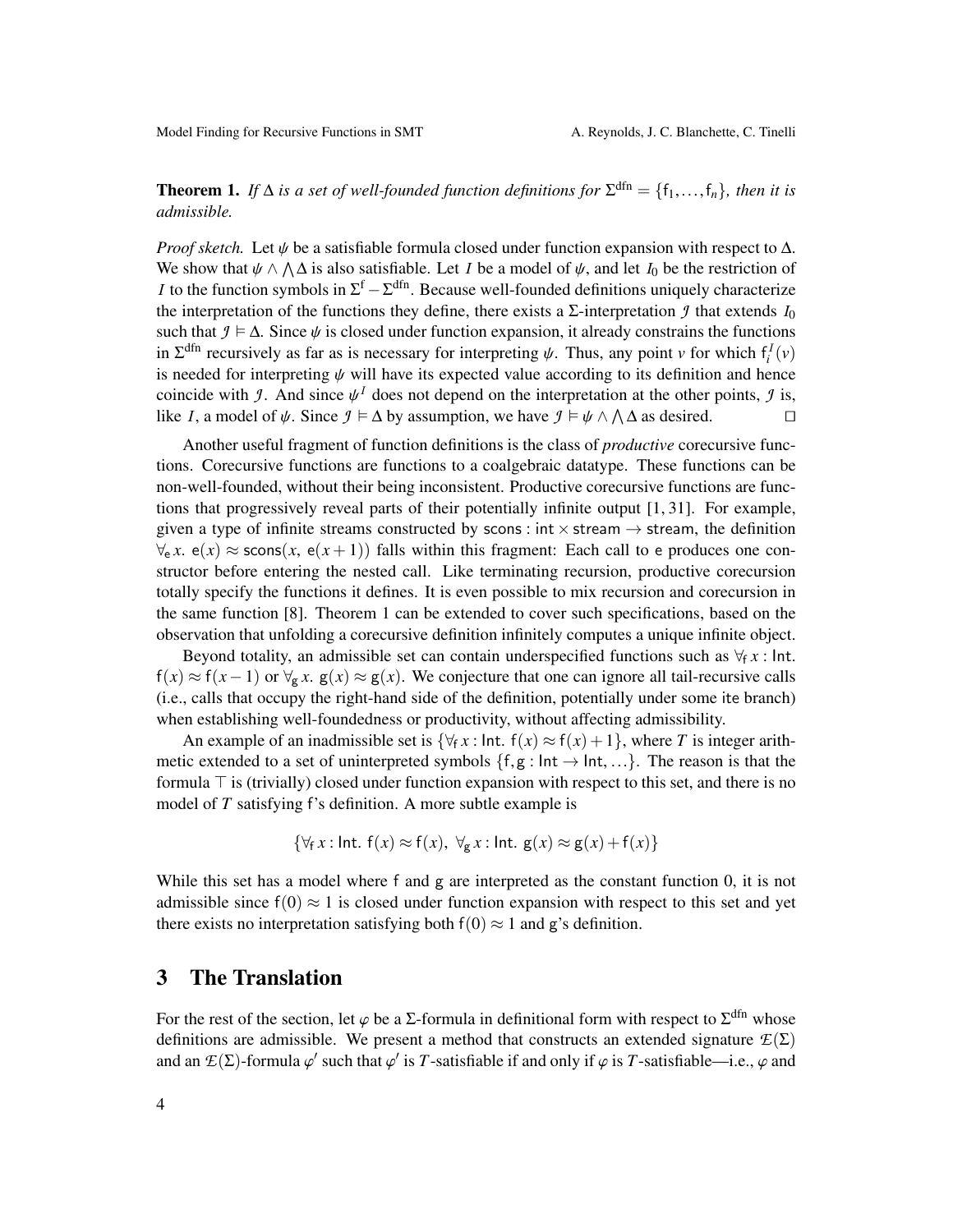Model Finding for Recursive Functions in SMT A. Reynolds, J. C. Blanchette, C. Tinelli

$$
\mathcal{A}_0(t^{\tau}, p) =
$$
  
\nif  $\tau$  = Bool and  $t = b(t_1, ..., t_n)$  then  
\nlet  $(t'_i, \chi_i) = \mathcal{A}_0(t_i, \text{pol}(b, i, p))$  for  $i = 1, ..., n$  in  
\nlet  $\chi = \chi_1 \land \cdots \land \chi_n$  in  
\nif  $p = \text{pos}$  then  $(b(t'_1, ..., t'_n)) \land \chi, \top$ )  
\nelse if  $p = \text{neg}$  then  $(b(t'_1, ..., t'_n) \lor \neg \chi, \top)$   
\nelse  $(b(t'_1, ..., t'_n), \chi)$   
\nelse if  $t = \forall_f \overline{x}$ . *u* then  
\nlet  $(u', \chi) = \mathcal{A}_0(u, p)$  in  $(\forall a : \alpha_f. u'[\overline{\gamma}_f(a)/\overline{x}], \top)$   
\nelse if  $t = \forall \overline{x}$ . *u* then  
\nlet  $(u', \chi) = \mathcal{A}_0(u, p)$  in  $(\forall \overline{x}, u', \forall \overline{x}, \chi)$   
\nelse  
\n $(t, \Lambda \{\exists a : \alpha_f, \overline{\gamma}_f(a) \approx \overline{s} \mid f(\overline{s}) \in \mathcal{T}(t), f \in \Sigma^{dfn}\})$   
\n $\mathcal{A}(\varphi) = \text{let } (\varphi', \chi) = \mathcal{A}_0(\varphi, \text{pos})$  in  $\varphi'$ 

<span id="page-4-0"></span>Figure 1: Definition of translation *A*

ϕ abstract the set of *relevant* tuples for each defined function f and restrict the quantification of  $\alpha'$  are *equisatisfiable* (*in*  $T$ ). The idea behind this translation is to use an uninterpreted type to f's definition to a variable of this type. Informally, the relevant tuples  $\bar{t}$  of a function f are the ones for which the interpretation of  $f(\bar{t})$  is relevant to the satisfiability of  $\varphi$ . More precisely, for each  $f : \tau_1 \times \cdots \times \tau_n \to \tau \in \Sigma^{dfn}$ , the extended signature  $\mathcal{L}(\Sigma)$  contains an uninterpreted *abstract type*  $\alpha_s$  and *n* uninterpreted *concretization functions*  $\alpha_s \to \tau$ ,  $\alpha_s \to \tau$ *abstract type*  $\alpha_f$  and *n* uninterpreted *concretization functions*  $\gamma_{f,1}$  :  $\alpha_f \to \tau_1$ , ...,  $\gamma_{f,n}$  :  $\alpha_f \to \tau_n$ .

The translation *A* defined in Figure [1](#page-4-0) translates the Σ-formula  $\varphi$  into the  $E(\Sigma)$ -formula  $\varphi'$ . It relies on the auxiliary function  $\mathcal{A}_0$ , which takes two arguments: the term *t* to translate and a polarity *p* for *t*, which is either pos, neg, or none.  $\mathcal{A}_0$  returns a pair  $(t', \chi)$ , where *t*<sup>*'*</sup> is a term of the same type as *t* and  $\chi$  is an  $\mathcal{E}(\Sigma)$ -formula.

The translation alters the formula  $\varphi$  in two ways. First, it restricts the quantification on function definitions for f to the corresponding uninterpreted type  $\alpha_f$ , inserting applications of<br>the concretization functions  $\alpha_f$  as needed. Second, it augments  $\alpha$  with additional constraints the concretization functions  $\gamma_{f,i}$  as needed. Second, it augments  $\varphi$  with additional constraints of the form  $\exists a : \alpha_f$ ,  $\overline{\gamma}_f(a) \approx \overline{s}$ , where  $\overline{\gamma}_f(a) \approx \overline{s}$  abbreviates the formula  $\bigwedge_{i=1}^n \gamma_{f,i}(a) \approx s_i$  with  $\overline{s} = (s_i, s_j)$ . These existential constraints ensure that the restricted definition for f covers . γ<sup>f</sup>  $\overline{s} = (s_1, \ldots, s_n)$ . These existential constraints ensure that the restricted definition for f covers all relevant turbles of terms, namely those occurring in applications of f that are relevant to the all relevant tuples of terms, namely those occurring in applications of f that are relevant to the satisfiability of  $\varphi$ .

If *t* is an application of a predicate symbol b, including the operators  $\neg$ ,  $\wedge$ ,  $\vee$ ,  $\approx$ , and ite,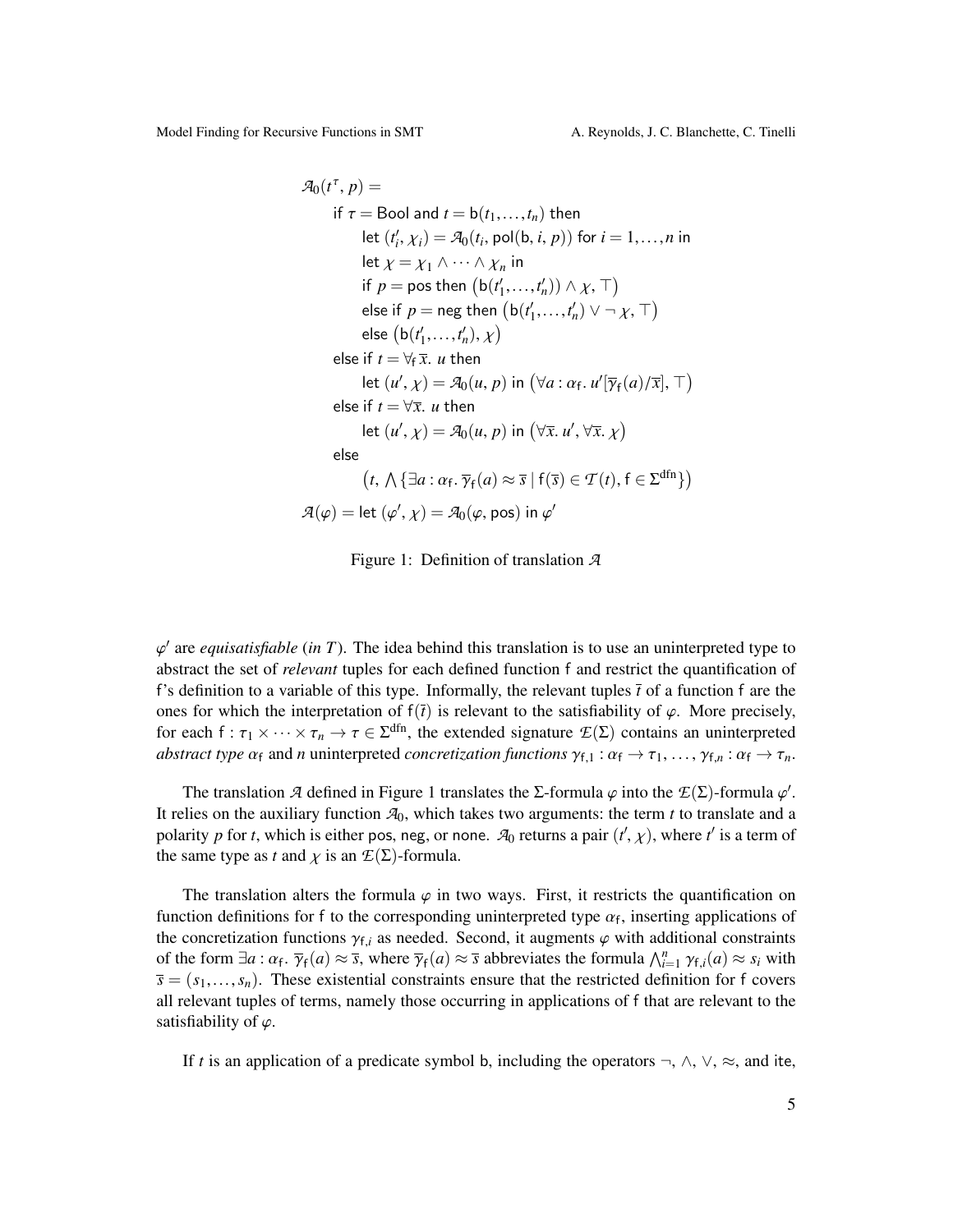$A_0$  calls itself recursively on the arguments  $t_i$  and polarity pol(b, *i*, *p*), with pol defined as

$$
pol(b, i, p) = \begin{cases} p & \text{if either } b \in \{\land, \lor\} \text{ or } b = \text{ite and } i \in \{2, 3\} \\ -p & \text{if } b = \neg \\ \text{none} & \text{otherwise} \end{cases}
$$

where  $-p$  is neg if *p* is pos, pos if *p* is neg, and none if *p* is none. The term *t* is then reconstructed as  $b(t'_1, \ldots, t'_n)$  where each  $t'_i$  is the result of the recursive call with argument  $t_i$ .<br>If the polarity a associated with *t* is nos- $\mathcal{R}_i$  conjunctively adds to  $b(t'_i, t'_i)$  the constraint *v* If the polarity *p* associated with *t* is pos,  $A_0$  conjunctively adds to  $b(t'_1,...,t'_n)$  the constraint  $\chi$ <br>derived from the subterms. Dually, if *n* is neg, it adds a disjunction with the negated constraint. derived from the subterms. Dually, if  $p$  is neg, it adds a disjunction with the negated constraint, to achieve the same overall effect. It  $p$  is none, the constraint  $\chi$  is returned to the caller.

If *t* is a function definition, *A*<sup>0</sup> constructs a quantified formula over a single variable *a* of type  $\alpha_f$  and replaces all occurrences of  $\bar{x}$  in the body of that formula with  $\bar{\gamma}_f(a)$ . (Since function definitions are top layel conjuncts,  $\gamma$  must be  $\bar{\gamma}$  and can be ignored). If t is an unannotated definitions are top-level conjuncts,  $\chi$  must be  $\top$  and can be ignored.) If *t* is an unannotated quantified formula, *A*<sup>0</sup> calls itself on the body with the same polarity. A quantifier is prefixed to the quantified formula and constraint returned by the recursive call. Otherwise, *t* is either an application of an uninterpreted predicate symbol or a term of a type other than Bool. Then, the returned constraint is a conjunction of formulas of the form  $\exists a : \alpha_f$ ,  $\overline{\gamma}_f(a) \approx \overline{s}$  for each subterm  $f(\overline{s})$  of t such that  $f \in \overline{S}^{dfn}$ . Such constraints, when asserted positively ensure that where the subterm f(*s*) of *t* such that  $f \in \Sigma^{dfn}$ . Such constraints, when asserted positively, ensure that some element in the abstract domain  $\alpha_f$  is the preimage of the argument tuple  $\bar{s}$ .

<span id="page-5-2"></span>*Example* 1. Let *T* be linear arithmetic with the uninterpreted symbols  $\{c : \text{Int}, s : \text{Int} \to \text{Int}\}.$ Let  $\varphi$  be the *Σ*-formula

<span id="page-5-1"></span>
$$
\forall_{s} x : \text{Int.} \text{ite}(x \leq 0, \, \mathsf{s}(x) \approx 0, \, \mathsf{s}(x) \approx x + \mathsf{s}(x - 1)) \land \mathsf{s}(\mathsf{c}) > 100 \tag{1}
$$

The definition of s specifies that it returns the sum of all positive integers up to *x*. The formula  $\varphi$  is in definitional form with respect to  $\Sigma^{\text{dfn}}$  and states that the sum of all positive numbers up to some constant  $\epsilon$  is greater than 100. It is satisfiable with a model that interprets  $\epsilon$  as 14 up to some constant c is greater than 100. It is satisfiable with a model that interprets c as 14 or more. Due to the universal quantifier, current SMT techniques are unable to find a model for  $\varphi$ . The signature  $\mathcal{E}(\Sigma)$  extends  $\Sigma$  with the type  $\alpha_s$  and the uninterpreted function symbol  $\gamma_s : \alpha_s \to \text{Int.}$  The result of  $\mathcal{A}(\varphi)$ , after simplification, is the  $\mathcal{E}(\Sigma)$ -formula

<span id="page-5-0"></span>
$$
(\forall a: \alpha_{s}. \text{ite}(\gamma_{s}(a) \leq 0, s(\gamma_{s}(a)) \approx 0,s(\gamma_{s}(a)) \approx \gamma_{s}(a) + s(\gamma_{s}(a) - 1) \land \exists b: \alpha_{s}. \gamma_{s}(b) \approx \gamma_{s}(a) - 1))
$$
(2)  

$$
\land s(c) > 100 \land \exists a: \alpha_{s}. \gamma_{s}(a) \approx c
$$

The universal quantifier in formula [\(2\)](#page-5-0) ranges over an uninterpreted type  $\alpha_s$ , making it amenable<br>to the finite model finding techniques by Peynolds et al. [26, 27], implemented in CVC4, which to the finite model finding techniques by Reynolds et al. [\[26,](#page-13-2)[27\]](#page-13-3), implemented in CVC4, which search for a finite interpretation for  $\alpha_s$ . Furthermore, since all occurrences of the quantified<br>variable *a* are beneath applications of the uninterpreted function  $\alpha$ , the formula is in the essen variable *a* are beneath applications of the uninterpreted function  $\gamma_s$ , the formula is in the essentially uninterpreted fragment, for which Ge and de Moura [14] provide a complete instantiation tially uninterpreted fragment, for which Ge and de Moura [\[14\]](#page-13-1) provide a complete instantiation procedure, implemented in Z3. As expected, CVC4 and Z3 run indefinitely on formula [\(1\)](#page-5-1), whereas they produce a model for [\(2\)](#page-5-0) within 100 milliseconds.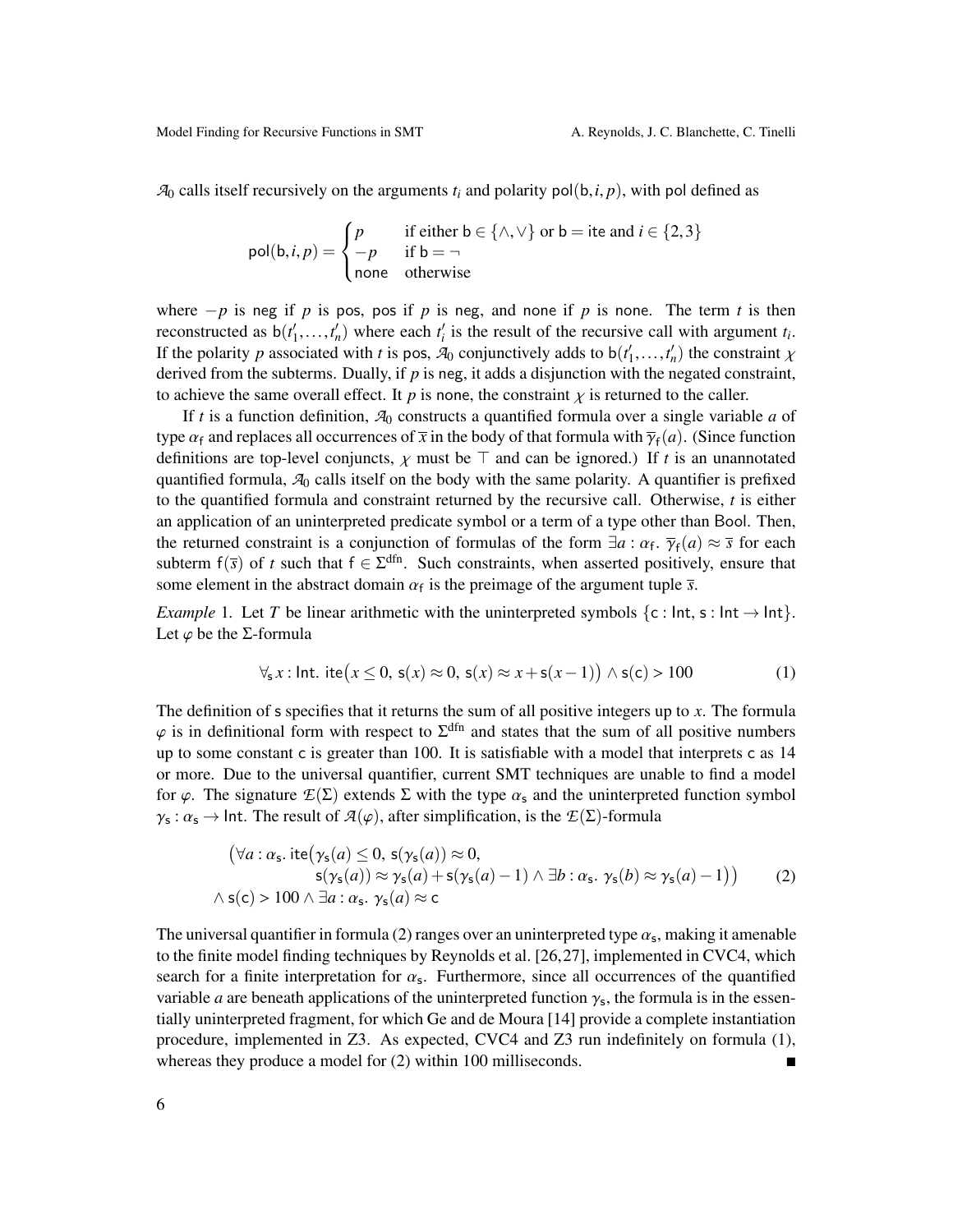Note that the translation *A* results in formulas whose models (i.e., satisfying interpretations) are generally different from those of  $\varphi$ . One model *I* for formula [\(2\)](#page-5-0) in the above example interprets  $\alpha_s$  as a finite set  $\{u_0, \ldots, u_{14}\}$ ,  $\gamma_s$  as a finite map  $u_i \mapsto i$  for  $i = 0, \ldots, 14$ , c as <br>14, and s as the almost constant function 14, and s as the almost constant function

$$
\lambda x
$$
: Int. ite( $x \approx 0, 0$ , ite( $x \approx 1, 1$ , ite( $x \approx 2, 3$ , ite(..., ite( $x \approx 13, 91, 105$ )...))))

In other words, s is interpreted as a function mapping  $x$  to the sum of all positive integers up to x when  $0 \le x \le 13$ , and 105 otherwise. The  $\Sigma$ -reduct of I is not a model of the original formula [\(1\)](#page-5-1), since *I* interprets  $s(n)$  as 105 when  $n < 0$  or  $n > 14$ .

However, under the assumption that the function definitions in  $\Sigma^{\text{dfn}}$  are admissible,  $\mathcal{A}(\varphi)$  contain pertinent is equisatisfiable with  $\varphi$  for any input  $\varphi$ . Moreover, the models of  $\mathcal{A}(\varphi)$  contain pertinent information about the models of  $\varphi$ . For example, the model *I* for formula [\(2\)](#page-5-0) given above interprets c as 14 and  $s(n)$  as  $\sum_{i=1}^{n} i$  for  $0 \le n \le 14$ , and there exists a model of formula [\(1\)](#page-5-1) that also interprets c and  $s(n)$  in the same way (for  $0 \le n \le 14$ ). In general, for every model of  $A(\varphi)$ , there exists a model of  $\varphi$  that coincides with it on its interpretation of all function symbols in  $\Sigma^f - \Sigma^{dfn}$ . Furthermore, the model of  $\mathcal{A}(\varphi)$  will also give correct information for the defined functions at all points belonging to the domains of the corresponding abstract types. defined functions at all points belonging to the domains of the corresponding abstract types. This can sometimes help users debug their specifications.

We sketch the correctness of translation *A*. For a set of ground literals *L*, we write  $X(L)$ to denote the set of constraints that force the concretization functions to have the necessary elements in their range for determining the satisfiability of *L* with respect to the function definitions in the translation. Formally, we define  $X(L)$  as  $\{\exists a : \alpha_f : \overline{\gamma}_f(a) \approx \overline{t} \mid f(\overline{t}) \in \mathcal{T}(L), f \in \Sigma^{dfn}\}.$ <br>The following lemma states the central invariant behind the translation  $\mathcal{I}$ The following lemma states the central invariant behind the translation  $\mathcal{A}$ .<br>The following lemma states the central invariant behind the translation  $\mathcal{A}$ .

<span id="page-6-0"></span>**Lemma 2.** Let  $\psi$  be a formula not containing function definitions, and let *I* be an  $E(\Sigma)$ *interpretation. Then I satisfies*  $\mathcal{A}(\psi)$  *if and only if I satisfies*  $L \cup X(L)$ *, where*  $L$  *is a set of ground* <sup>Σ</sup>*-literals that entail* ψ*.*

*Proof sketch.* By definition of *A* and case analysis on the return values of  $A_0$ .

<span id="page-6-1"></span>**Corollary 3.** *If*  $\psi$  *is a formula not containing function definitions, then*  $\mathcal{A}(\psi)$  *entails*  $\psi$ *.* 

<span id="page-6-2"></span>**Theorem 4.** If  $\varphi$  is a  $\Sigma$ -formula in definitional form with respect to  $\Sigma^{\text{dfn}}$  and the set of function definitions  $\Lambda$  corresponding to  $\Sigma^{\text{dfn}}$  is admissible, then  $\varphi$  and  $\mathcal{A}(\varphi)$  are equisatisfiable  $definitions \Delta$  *corresponding to*  $\Sigma^{\text{dfn}}$  *is admissible, then*  $\varphi$  *and*  $\mathcal{A}(\varphi)$  *are equisatisfiable in*  $T$ .

*Proof sketch.* First, we show that if  $\varphi$  is satisfied by an  $\Sigma$ -interpretation *I*, then  $\mathcal{A}(\varphi)$  is satisfied by an  $E(\Sigma)$ -interpretation *J*. Let *J* be the  $E(\Sigma)$ -interpretation that interprets all types  $\tau \in \Sigma^{ty}$ <br>as  $\tau^I$  all functions  $f \in \Sigma^{f}$  as  $f^I$  and for each function  $f : \tau \times \cdots \times \tau \to \tau$  in  $\Sigma^{dfn}$  interprets  $\alpha \$ as  $\tau^I$ , all functions  $f \in \Sigma^f$  as  $f^I$ , and for each function  $f : \tau_1 \times \cdots \times \tau_n \to \tau$  in  $\Sigma^{dfn}$ , interprets  $\alpha_f$ <br>as  $\tau^I \times \cdots \times \tau^I$  and each  $\alpha_f$  as the *i*<sup>th</sup> projection on such tuples for  $i = 1, \ldots, n$ . Since as  $\tau_1^I \times \cdots \times \tau_n^I$  and each  $\gamma_{f,i}$  as the *i*<sup>th</sup> projection on such tuples for  $i = 1, \ldots, n$ . Since *J* satisfies a set of ground literals *I*, that entail  $\alpha$ . Eurthermore, *J* satisfies avery constraint of  $\varphi$ , it satisfies a set of ground literals *L* that entail  $\varphi$ . Furthermore, *J* satisfies every constraint of the form  $\exists a : \alpha_f : \overline{\gamma}_f(a) \approx \overline{t}$ , since by our construction of *J* there exists a value  $v \in \alpha_f^J$  such that  $v = \overline{t}^J$ . Thus, *J* satisfies  $I \cup X(I)$  and by J emma 2 we conclude *J* satisfies  $\mathcal{I}(a)$ . the form  $\exists a$ . *α*<sub>f</sub>.  $\gamma_f(a) \approx t$ , since by our construction of *J* there exists a value *v* ∈ *a*<br>*v* =  $\bar{t}^f$ . Thus, *J* satisfies *L* ∪ X(*L*), and by Lemma [2](#page-6-0) we conclude *J* satisfies *A*( $\varphi$ ).<br>Second, we show

Second, we show that if  $\mathcal{A}(\varphi)$  is satisfied by a  $\mathcal{I}(\Sigma)$ -interpretation *J*, then  $\varphi$  is satisfied by a Σ-interpretation *I*. Since  $\varphi$  is in definitional form with respect to the functions defined by  $\Delta$ ,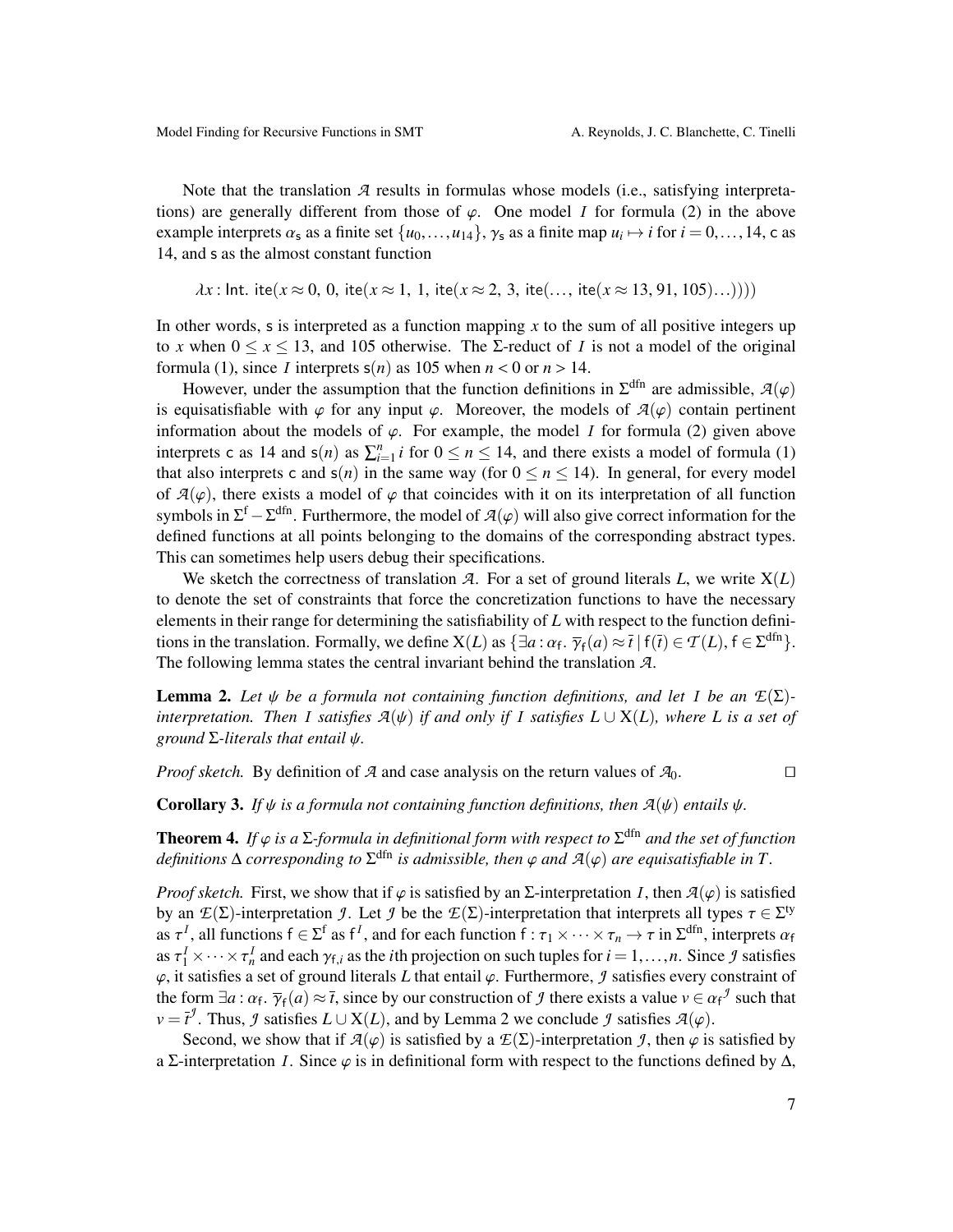it must be of the form  $\Delta \wedge \varphi_0$ . First, we define a sequence of Σ-literals sets  $L_0 \subseteq L_1 \subseteq \cdots$  such that *J* satisfies  $L_i \cup X(L_i)$  for  $i = 0, 1, \ldots$  Since *J* satisfies  $A(\varphi_0)$ , by Lemma [2,](#page-6-0) *J* satisfies a set of literals  $L \cup X(L)$  where *L* is a set of  $\Sigma$ -literals that entail  $\varphi_0$ . Let  $L_0 = L$ . For each  $i \geq 0$ , let  $\psi_i$  be the formula  $\Lambda \{ \mathcal{A}(\varphi_f[\vec{t}/\vec{x}]) \mid f(\vec{t}) \in \mathcal{T}(L_i), f \in \Sigma^{\text{dfn}} \}$ , where  $\forall f \overline{x}, \varphi_f \in \Delta$ . Since *J*<br>satisfies  $\mathcal{A}(\forall \forall x, \varphi_1)$  and  $\mathbf{X}(L_i)$ , we know that *I* also satisfies  $\psi_i$ . Thu satisfies  $\mathcal{A}(\forall_f \bar{x}, \varphi_f)$  and  $X(L_i)$ , we know that *J* also satisfies  $\psi_i$ . Thus by Lemma [2,](#page-6-0) *J* satisfies a set of literals that antil  $\psi_i$ . Let  $L_{\mathcal{A}} = L_0 \cup L$ , Let a set of literals  $L \cup X(L)$  where *L* is a set of  $\Sigma$ -literals that entail  $\psi_i$ . Let  $L_{i+1} = L_0 \cup L$ . Let  $L_i$  be the limit of this sequence *(i.e.*  $\ell \in L$  if and only if  $\ell \in L$  for some *i*) and let  $\ell$  be  $L_{\infty}$  be the limit of this sequence (i.e.,  $\ell \in L_{\infty}$  if and only if  $\ell \in L_i$  for some *i*), and let  $\psi$  be the Σ-formula  $\Lambda L_{\infty}$ . To show that  $\psi$  is closed under function expansion with respect to  $\Delta$ , we first note that by construction  $\psi$  entails  $\psi$ . For any function symbol f and terms  $\bar{t}$  since we first note that by construction  $\psi$  entails  $\psi_{\infty}$ . For any function symbol f and terms  $\bar{t}$ , since ዎf<br>ህሪ  $[\bar{t}/\bar{x}]$  does not contain function definitions, by Corollary [3,](#page-6-1)  $\mathcal{A}(\varphi_f[\bar{t}/\bar{x}])$  entails  $\varphi_f[\bar{t}/\bar{x}]$ . Thus, entails  $f(\varphi_f[\bar{t}/\bar{x}]) \in \mathcal{T}(\psi)$   $f \in \mathcal{S}^{\text{dfn}}$ , meaning that  $\psi$  is closed under function e  $\psi$  entails  $\{\varphi_f[\vec{t}/\vec{x}] \mid f(\vec{t}) \in \mathcal{T}(\psi), f \in \Sigma^{\text{dfn}}\}$ , meaning that  $\psi$  is closed under function expansion with respect to  $\Lambda$ . Furthermore,  $\psi$  entails  $\varphi_0$  since  $I_0 \subset I$ . Since  $\psi$  is a *T*-satisfiable f with respect to  $\Delta$ . Furthermore,  $\psi$  entails  $\varphi_0$  since  $L_0 \subseteq L_{\infty}$ . Since  $\psi$  is a *T*-satisfiable formula that is closed under function expansion with respect to  $\Delta$  and  $\Delta$  is admissible, by definition there exists a  $\Sigma$ -interpretation *I* satisfying  $\psi \wedge \Delta$ , which entails  $\Delta \wedge \varphi_0$ , i.e.,  $\varphi$ .

The intuition of the above proof is as follows. First,  $A(\varphi)$  cannot be unsatisfiable when  $\varphi$  is satisfiable since any  $\Sigma$ -interpretation that satisfies  $\varphi$  can be extended in a straightforward way to an  $\mathcal{E}(\Sigma)$ -interpretation that satisfies  $\mathcal{A}(\varphi)$ . Second, if a model is found for  $\mathcal{A}(\varphi)$ , then the constraints  $\exists a : \alpha_f$ .  $\overline{\gamma}_f(a) \approx \overline{t}$  occurring in  $\mathcal{A}(\varphi)$  ensure that this model also satisfies a  $\Sigma$ -formular that is closed under function expansion and that entails the conjecture of  $\alpha$ . This implies the . γf that is closed under function expansion and that entails the conjecture of  $\varphi$ . This implies the existence of a model for  $\varphi$  assuming  $\Lambda$  is admissible. existence of a model for  $\varphi$ , assuming  $\Delta$  is admissible.

*Example* 2*.* Let us revisit the formulas in Example [1.](#page-5-2) If the original formula [\(1\)](#page-5-1) is *T*-satisfiable, the translated formula [\(2\)](#page-5-0) is clearly also *T*-satisfiable since  $\alpha_s$  can be interpreted as the integers and  $\gamma_s$  as the identity function. Conversely, we claim that [\(2\)](#page-5-0) is *T*-satisfiable only if [\(1\)](#page-5-1) is *T*-satisfiable, noting that the set  $\{\forall_s x. \varphi_s\}$  is admissible, where  $\varphi_s$  is the formula ite $(x \le 0, \varsigma(x) \approx 0, \varsigma(x) \approx x + \varsigma(x-1)$ . Clearly any interpretation *L* satisfying formula (2) satisfies *L*<sub>ath</sub>  $s(x) \approx 0$ ,  $s(x) \approx x + s(x-1)$ ). Clearly, any interpretation *I* satisfying formula [\(2\)](#page-5-0) satisfies  $L_0 \cup$ <br> $\mathbf{Y}(L_0)$ , where  $L_0 = f(s(x) > 100$  and  $\mathbf{Y}(L_0)$  consists of the single constraint  $\exists a : \alpha \in \mathcal{X}(a) \approx \alpha$  $X(L_0)$ , where  $L_0 = \{s(c) > 100\}$  and  $X(L_0)$  consists of the single constraint  $\exists a : \alpha_s$ ,  $\gamma_s(a) \approx c$ .<br>Since *L* also satisfies both the translated function definition for *s* (the first conjunct of (2)) and Since *I* also satisfies both the translated function definition for  $s$  (the first conjunct of [\(2\)](#page-5-0)) and  $X(L_0)$ , it must also satisfy the formula  $\psi_1$ :

$$
ite(c \leq 0, s(c) \approx 0, s(c) \approx c + s(c - 1) \land \exists b : \alpha_s, \gamma_s(b) \approx c - 1)
$$

The existential constraint in the above formula ensures that whenever *I* satisfies the set  $L_1 =$  $L_0 \cup \{\neg \text{c} \leq 0, \text{s}(\text{c}) \approx \text{c} + \text{s}(\text{c}-1)\},$  *I* satisfies  $X(L_1)$  as well. Hence, by repeated application of this reasoning, it follows that a model of formula [\(2\)](#page-5-0) that interprets c as *n* must also satisfy  $\psi$ :

$$
s(c) > 100 \wedge \bigwedge_{i=0}^{n-1} \left( \neg (c - i \le 0) \wedge s(c - i) \approx c - i + s(c - i - 1) \right) \wedge c - n \le 0 \wedge s(c - n) \approx 0
$$

This formula is closed under function expansion since it entails  $\varphi_s[(c-i)/x]$  for  $i = 0, ..., n$ ,<br>and it contains only a applications corresponding to  $s(c-i)$  for  $i = 0, ..., n$ . Since  $\int \forall x, c_0$ , is and it contains only s applications corresponding to  $s(c-i)$  for  $i = 0, ..., n$ . Since  $\{\forall_s x, \varphi_s\}$  is admissible, there exists a  $\Sigma$ -interpretation satisfying  $\psi \wedge \forall_s x$ .  $\varphi_s$ , which entails formula [\(1\)](#page-5-1).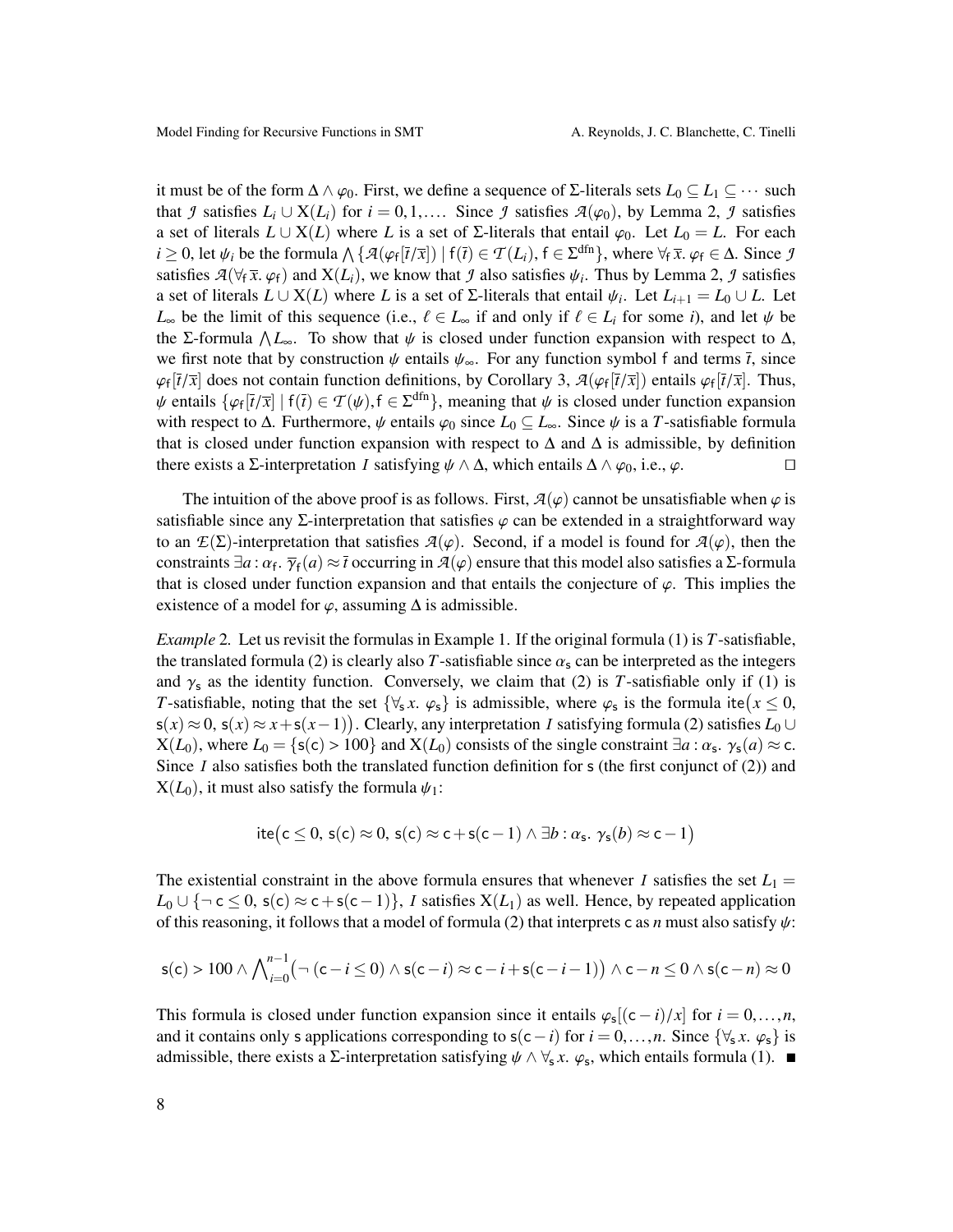# <span id="page-8-0"></span>4 Evaluation

In this section, we evaluate both the overall impact of the translation introduced in Section [3](#page-3-0) and the performance of individual SMT techniques. We gathered 245 benchmarks from two sources, which we will refer to as Isa and Leon. The first source consists of the 79 benchmarks from the IsaPlanner suite [\[16\]](#page-13-4) that do not contain higher-order functions. These benchmarks have been used recently as challenge problems for a variety of inductive theorem provers. They heavily involve recursive functions and are limited to a theory of algebraic datatypes with a signature that contains uninterpreted function symbols over these datatypes. The second source consists of [1](#page-8-1)66 benchmarks from the Leon repository,<sup>1</sup> which were constructed from verification conditions about simple Scala programs. These benchmarks also heavily involve recursively defined functions over algebraic datatypes, but cover a wide variety of additional theories, including bit vectors, arrays, and both linear and nonlinear arithmetic. All benchmarks are in definitional form with respect to a set of well-founded functions. Nearly all of them are unsatisfiable, except for a handful in the Leon set.

For each of these 245 benchmarks, we considered up to three randomly selected mutated forms of its conjecture  $\psi$ . In particular, we considered unique conjectures that are obtained as a result of swapping a subterm of  $\psi$  at one position with another of the same type at another position. Note that benchmarks created in this way have a high likelihood of having small, easy-to-find countermodels. In total, we considered 213 mutated forms of conjectures from Isa and 427 mutated forms of conjectures from Leon. We will call these sets Isa-Mut and Leon-Mut, respectively. Thus, our benchmark set consist of 885 benchmarks (640 mutants plus the original 245). We considered these 885 benchmarks both before and after the translation *A*. For example, Isa contains 79 original benchmarks  $\varphi$  and 79 translated benchmarks  $\mathcal{A}(\varphi)$ .

For solvers, we considered the SMT solver Z3 [\[12\]](#page-13-7), which runs heuristic methods for quantifier instantiation [\[11\]](#page-12-0) as well as methods for finding models for quantified formulas [\[14\]](#page-13-1). We also considered three configurations of CVC4 [\[2\]](#page-12-5) which we will refer to as CVC4d, CVC4f, and CVC4i. The default configuration CVC4d runs heuristic and conflict-based techniques for quantifier instantiation [\[25\]](#page-13-0), but does not include techniques for finding models. CVC4f runs heuristic instantiation and the finite model finding procedure due to Reynolds et al. [\[26,](#page-13-2) [27\]](#page-13-3). CVC4i incorporates techniques for automating inductive reasoning in SMT [\[24\]](#page-13-8).

The results are summarized in Figures [2](#page-9-1) and [3.](#page-9-2) The benchmarks and more detailed results are available online.[2](#page-8-2) The figures are divided into benchmarks triggering *unsat* and *sat* responses and further into benchmarks before and after the translation *A*. The raw evaluation data reveals no cases in which a solver answered *unsat* on a benchmark  $\varphi$  and *sat* on its corresponding benchmark  $A(\varphi)$ , or vice versa. This is consistent with our expectations and Theorem [4,](#page-6-2) since these benchmarks contain only well-founded function definitions.

Figure [2](#page-9-1) shows that for untranslated benchmarks (the " $\varphi$ " columns), the number of *sat* responses is very low across all configurations. This confirms the shortcomings of existing SMT techniques for finding models for benchmarks containing recursively defined functions.

<span id="page-8-1"></span><sup>1</sup><https://github.com/epfl-lara/leon/>

<span id="page-8-2"></span><sup>2</sup><http://lara.epfl.ch/~reynolds/SMT2015-recfun/>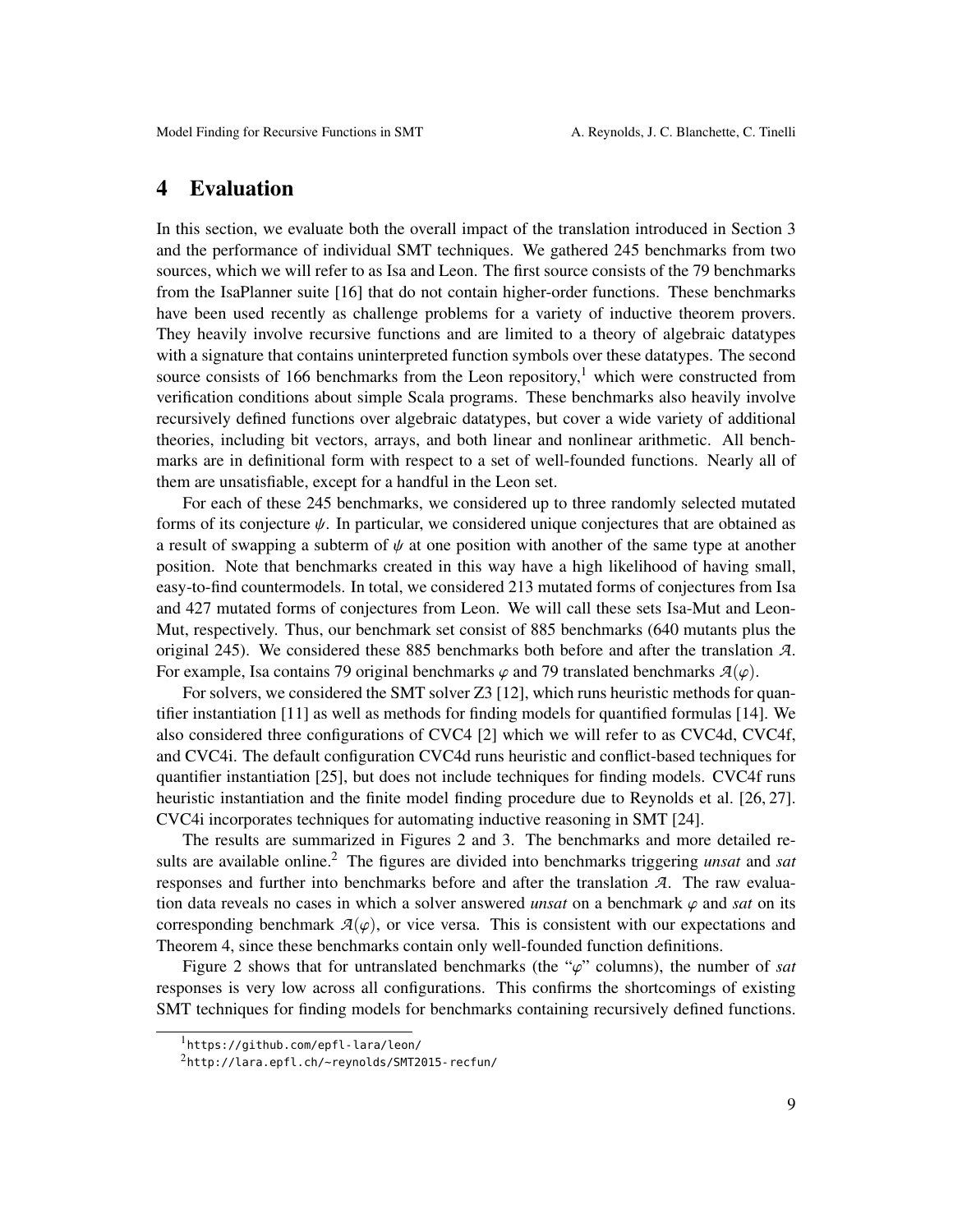|          | Z3                                      | CVC <sub>4</sub> d                  | CVC <sub>4f</sub>                   | CVC <sub>4i</sub>                   |  |
|----------|-----------------------------------------|-------------------------------------|-------------------------------------|-------------------------------------|--|
|          | $\varphi \mathcal{A}(\varphi)$          | $\mathcal{A}(\varphi)$<br>$\varphi$ | $\mathcal{A}(\varphi)$<br>$\varphi$ | $\mathcal{A}(\varphi)$<br>$\varphi$ |  |
| Isa      | $\mathbf{0}$                            | $\theta$<br>$\theta$                | $_{0}$<br>O                         | $\theta$<br>O                       |  |
| Leon     | $\mathcal{D}_{\mathcal{A}}$<br>$\Omega$ | $\Omega$<br>$\theta$                | 9<br>$\theta$                       | $\theta$<br>$\theta$                |  |
| Isa-Mut  | 35<br>$\Omega$                          | $\theta$<br>$\theta$                | 153<br>0                            | $\theta$<br>$\theta$                |  |
| Leon-Mut | 75<br>11                                | 6<br>6                              | 169<br>6                            | 6<br><sub>(</sub>                   |  |
| Total    | 112                                     | h<br>h                              | -331<br>- 6                         | h<br>h                              |  |

Figure 2: Number of *sat* responses on benchmarks without and with *A* translation

<span id="page-9-1"></span>

|          | Z3   |                                  | CVC <sub>4</sub> d |                        | CVC <sub>4f</sub> | CVC4i                  |           |                        |
|----------|------|----------------------------------|--------------------|------------------------|-------------------|------------------------|-----------|------------------------|
|          |      | $\varphi$ $\mathcal{A}(\varphi)$ | $\varphi$          | $\mathcal{A}(\varphi)$ | $\varphi$         | $\mathcal{A}(\varphi)$ | $\varphi$ | $\mathcal{A}(\varphi)$ |
| Isa      | 14   | 15                               | 15                 | 15                     | 15                | 15                     | 61        | 14                     |
| Leon     | 73   | 78                               | 80                 | 80                     | 80                | 76                     | 96        | 78                     |
| Isa-Mut  | 17   | 18                               | 18                 | 18                     | 18                | 18                     | 44        | 17                     |
| Leon-Mut | 83   | 98                               | 103                | 98                     | 104               | 95                     | 117       | 98                     |
| Total    | 187. | 209                              | 216                | 211                    | 217               | 204                    | 318       | 217                    |

<span id="page-9-2"></span>Figure 3: Number of *unsat* responses on benchmarks without and with *A* translation

The translation *A* (the " $A(\varphi)$ " columns) has a major impact. CVC4f finds 331 of the 885 benchmarks to be satisfiable, including 9 benchmarks in the nonmutated Leon benchmark set. The performance of Z3 for countermodels also improves dramatically, as it finds 101 more benchmarks to be satisfiable, including 10 that are not solved by CVC4f. We conclude that the translation *A* enables SMT solvers to find countermodels for conjectures involving recursively defined functions whose definitions are admissible.

Over *unsat* benchmarks, CVC4i is the clear winner, finding 318 total benchmarks to be unsatisfiable. Moreover, the translation *A* helps Z3 for *unsat* responses as well: Z3 solves a total of 209 with the translation, whereas it solves only 187 without it. In contrast, CVC4d finds 211 benchmarks unsatisfiable with the translation. In general, the translation *A* does not significantly degrade performance over unsatisfiable benchmarks, and in some cases it actually aids the solver in determining unsatisfiability. The exception is CVC4i, whose inductive arguments are guided by the types of the quantified variables.

# <span id="page-9-0"></span>5 Front-End Support in CVC4

The translation *A* significantly improves the effectiveness of current SMT techniques for finding models of formulas involving recursive function definitions. We have implemented it in the development version of CVC4 (version 1.5 prerelease). Function definitions  $\forall_{f} \bar{x}$ .  $\varphi$  can be written using the define-fun-rec command from the new version (2.5) of the SMT-LIB standard [\[3\]](#page-12-1). Thus, formula [\(1\)](#page-5-1) from Example [1](#page-5-2) can be specified as

 $(detine-fun-rec s ((x Int)) Int (ite (<= x 0) 0 (+ x (s (- x 1))))))$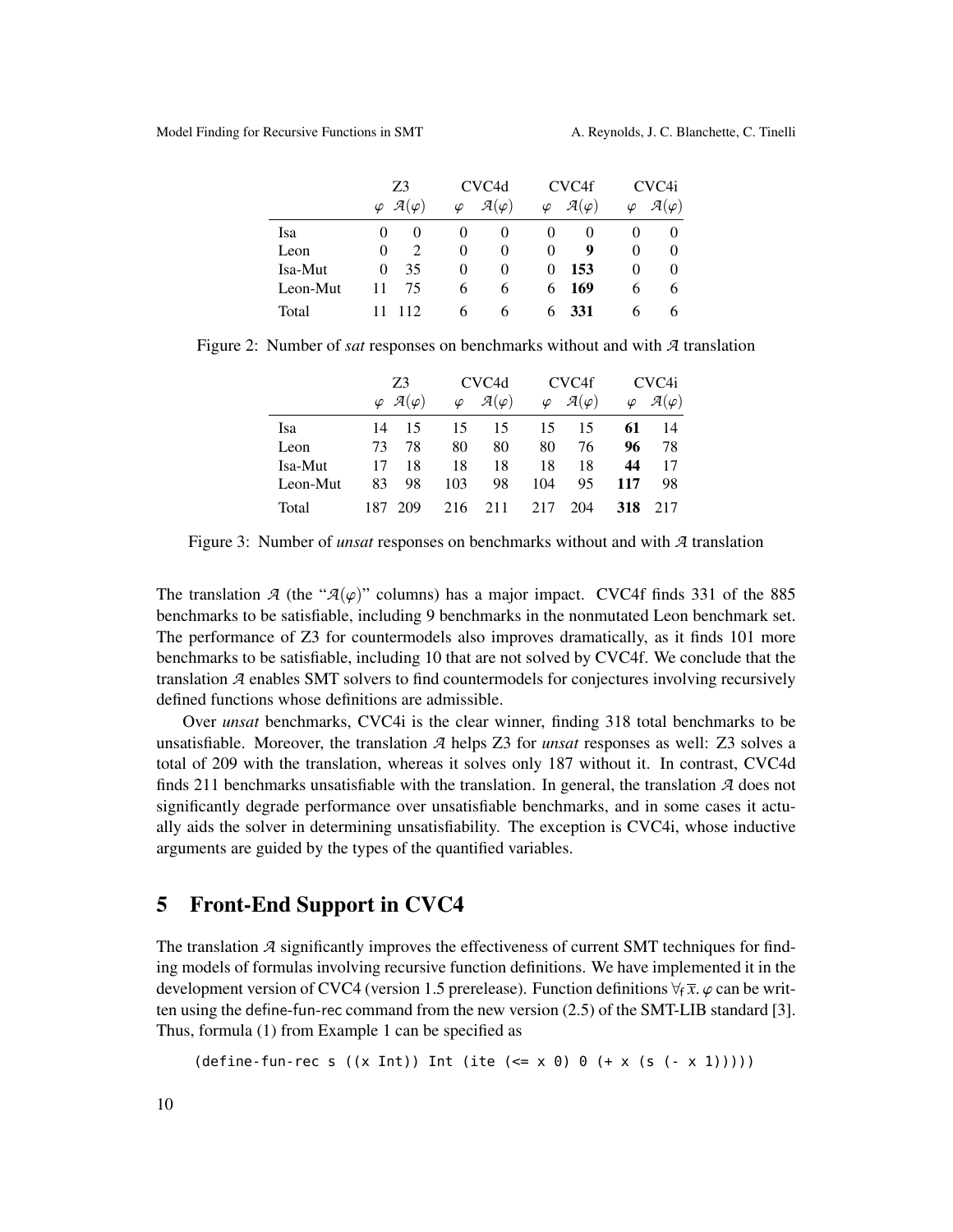```
(declare-fun c () Int)
(assert (> (s c) 100))
(check-sat)
```
When reading this input, CVC4 adds the annotated quantified formula

$$
\forall_{s} x. s(x) \approx \text{ite}(x \leq 0, 0, s(x-1))
$$

to its list of assertions, which after rewriting becomes

$$
\forall_{s} x. \text{ite}(x \leq 0, s(x) \approx 0, s(x) \approx s(x-1))
$$

If CVC4's finite model finding mode for recursive functions is enabled (using the commandline option --fmf-fun), it will replace its list of known assertions based on the translation *A* before checking for satisfiability. Accordingly, the solver will output the approximation of the interpretation it used for recursive function definitions. For the example above, it outputs a partial model of s where only the values of  $s(x)$  for  $x = 0, \ldots, 14$  are correctly given:

```
(model
  (define-fun s (($x1 Int)) Int
    (ite (= $x1 14) 105 (ite (= $x1 13) 91 (ite (= $x1 12) 78
     (ite (= $x1 11) 66 (ite (= $x1 10) 55 (ite (= $x1 4) 10
        (ite (= $x1 9) 45 (ite (= $x1 8) 36 (ite (= $x1 7) 28
          (ite (= $x1 6) 21 (ite (= $x1 3) 6 (ite (= $x1 5) 15
           (ite (= $x1 2) 3 (ite (= $x1 1) 1 0))))))))))(define-fun c () Int 14))
```
The --fmf-fun option tells CVC4 to assume that functions introduced using define-funrec are admissible. We stress that admissibility must be discharged separately by the user e.g., using a syntactic criterion or a termination prover. If some function definitions are not admissible, CVC4 may answer *sat* for an unsatisfiable problem. Indeed, if we add the inconsistent definition

 $(define-fun-rec h ((x Int)) Int (+ (h x) x))$ 

to the above problem and run CVC4 with the --fmf-fun option, it wrongly answers *sat*.

# 6 Related Work

We described the most closely related work, by Ge and de Moura [\[14\]](#page-13-1) and by Reynolds et al. [\[26,](#page-13-2) [27\]](#page-13-3), in the text already. The finite model finding support in the instantiation-based iProver [\[17\]](#page-13-9) is also close, given the similarities with SMT.

Some finite model finders are based on a reduction to a decidable logic, typically propositional logic. They translate the input problem to the weaker logic and pass it to a solver for that logic. The translation is parameterized by upper or exact finite bounds on the cardinalities of the atomic types. This procedure was pioneered by McCune in the earlier versions of Mace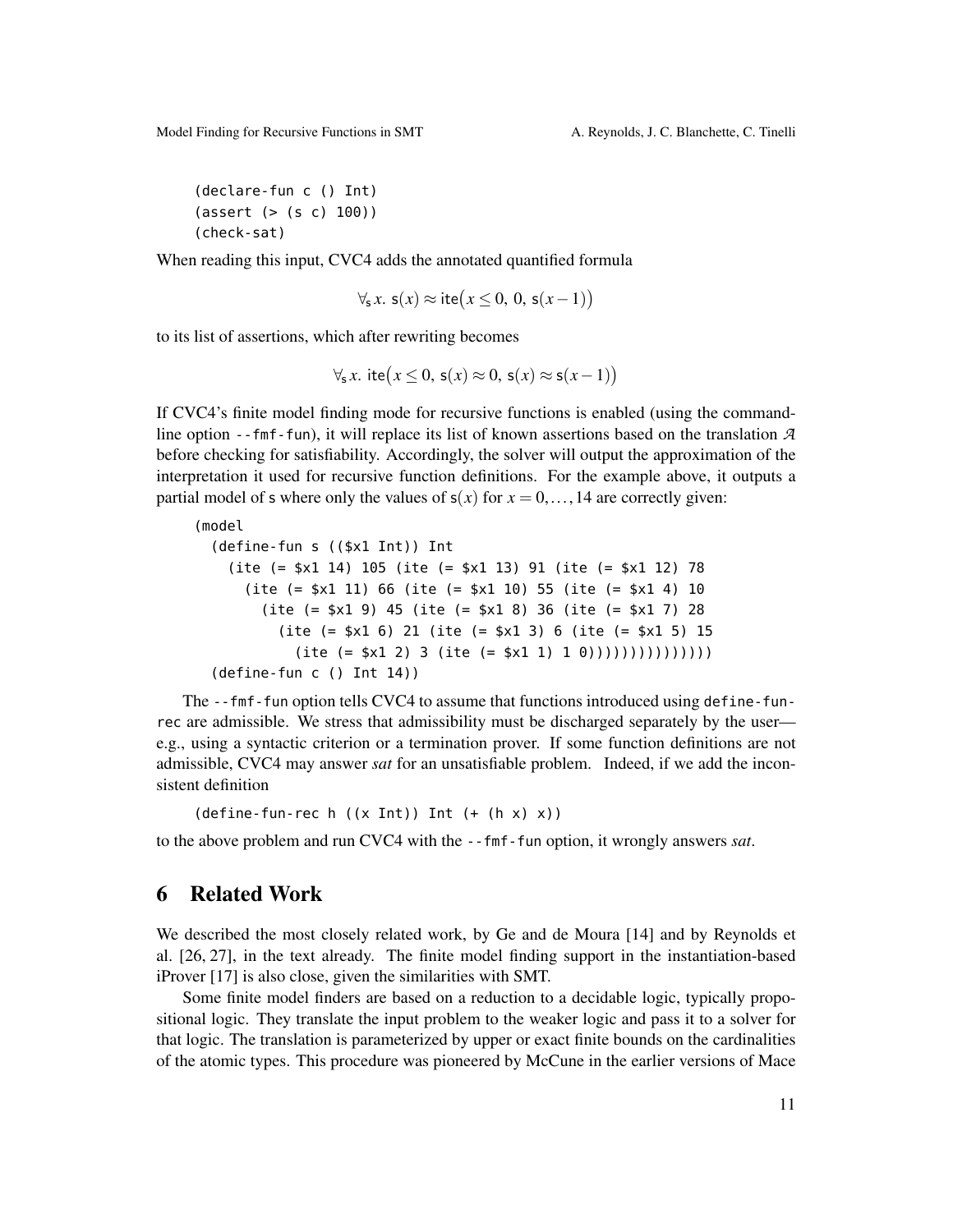(or MACE) [\[22\]](#page-13-10). Other conceptually similar finders are Paradox [\[10\]](#page-12-6) and FM-Darwin [\[4\]](#page-12-7) for first-order logic with equality; the Alloy Analyzer and its back-end Kodkod [\[30\]](#page-13-11) for first-order relational logic; and Refute [\[32\]](#page-13-12) and Nitpick [\[7\]](#page-12-8) for higher-order logic.

An alternative is to perform an exhaustive model search directly on the original problem. Given fixed cardinalities, the search space is represented as multidimensional tables. The procedure tries different values in the function and predicate tables, checking each time if the problem is satisfied. This approach was pioneered by FINDER [\[29\]](#page-13-13) and SEM [\[33\]](#page-13-14) and serves as the basis of many more model finders, notably the Alloy Analyzer's precursor [\[15\]](#page-13-15) and the later versions of Mace [\[21\]](#page-13-16).

Most of the above tools cannot cope with algebraic datatypes or other infinite types. Kuncak and Jackson [\[19\]](#page-13-17) presented an idiom for encoding datatypes and recursive functions in Alloy, by approximating datatypes by finite subterm-closed substructures. The approach finds sound (fragments of) models for formulas in the existential–bounded-universal fragment (i.e., formulas whose prenex normal forms contain no unbounded universal quantifiers ranging over datatypes). This idiom was further developed by Dunets et al. [\[13\]](#page-13-18), who presented a translation scheme for primitive recursion. Their definedness guards play a similar role to the existential constraints generated by our translation *A*.

The higher-order model finder Nitpick [\[7\]](#page-12-8) for the Isabelle/HOL proof assistant relies on another variant of Kuncak and Jackson's approach inside a Kleene-style three-valued logic, inspired by abstract interpretation. It was also the first tool of its kind to support corecursion and coalgebraic datatypes [\[6\]](#page-12-9). The three-valued logic approach extends each approximated type with an unknown value, which is propagated by function application. This scheme works reasonably well in Nitpick, because it builds on a relational logic, but our initial experiments with CVC4 suggest that it is more efficient to avoid unknowns by adding existential constraints.

The Leon system [\[5\]](#page-12-2) implements a procedure that can produce both proofs and counterexamples for properties of terminating functions written in a subset of Scala. Leon is based on an SMT solver. It avoids quantifiers altogether by unfolding recursive definitions up to a certain depth, which is increased on a per-need basis. Our translation *A* works in an analogous manner, where instead the SMT solver is invoked only once and quantifier instantiation is used in lieu of function unfolding. It would be worth investigating how existing approaches for function unfolding can inform approaches for dedicated quantifier instantiation techniques for function definitions, and vice versa.

Model finding is concerned with satisfying arbitrary logical constraints. Some tools are tailored for problems that correspond to total functional programs. QuickCheck [\[9\]](#page-12-10) for Haskell is an early example, based on random testing. Bounded exhaustive testing [\[28\]](#page-13-19) and narrowing [\[20\]](#page-13-20) are other successful strategies. These tools are often much faster than model finders, but they typically cannot cope with underspecification and nonexecutable functions.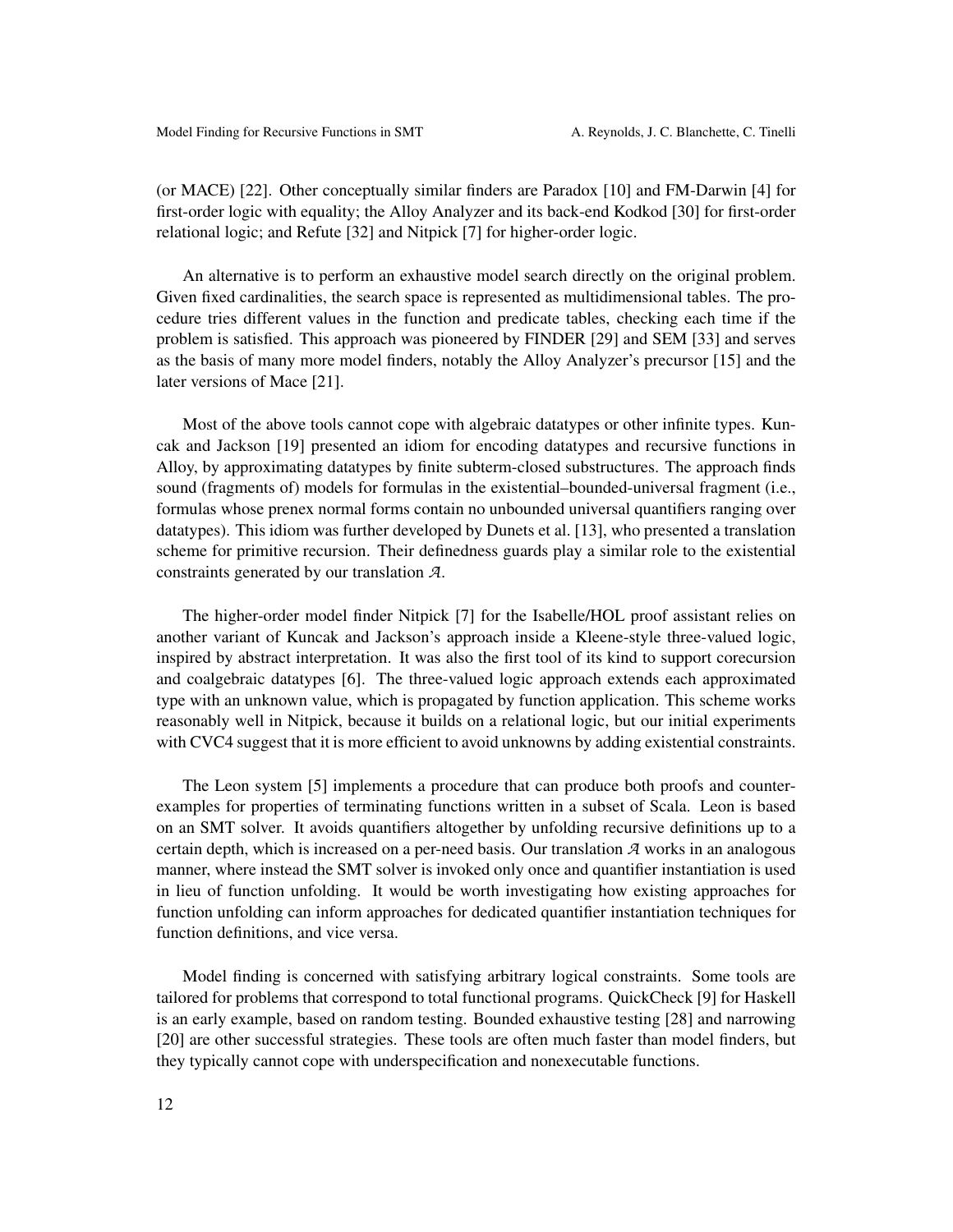# 7 Conclusion

We presented a translation scheme that extends the scope of finite model finding techniques in SMT, allowing one to use them to find models of quantified formulas over infinite types, such as integers and algebraic datatypes. In future work, it would be interesting to evaluate the approach against other counterexample generators, notably Leon and Nitpick, and enrich the benchmark suite with problems exercising CVC4's support for coalgebraic datatypes [\[23\]](#page-13-21). We also plan to integrate CVC4 as a counterexample generator in proof assistants. Further work would also include identifying additional sufficient conditions for admissibility, thereby enlarging the applicability of the translation scheme presented here.

Acknowledgment. Viktor Kuncak and Stephan Merz have made this work possible. We would also like to thank Damien Busato-Gaston and Emmanouil Koukoutos for providing the initial set of benchmarks used in the evaluation, and the anonymous reviewers for their suggestions and comments.

# References

- <span id="page-12-3"></span>[1] R. Atkey and C. McBride. Productive coprogramming with guarded recursion. In G. Morrisett and T. Uustalu, editors, *ICFP '13*, pages 197–208. ACM, 2013.
- <span id="page-12-5"></span>[2] C. Barrett, C. L. Conway, M. Deters, L. Hadarean, D. Jovanovic, T. King, A. Reynolds, and C. Tinelli. CVC4. In G. Gopalakrishnan and S. Qadeer, editors, *CAV 2011*, volume 6806 of *LNCS*, pages 171–177. Springer, 2011.
- <span id="page-12-1"></span>[3] C. Barrett, P. Fontaine, and C. Tinelli. The SMT-LIB standard—Version 2.5. Technical report, The University of Iowa, 2015. Available at <http://smt-lib.org/>.
- <span id="page-12-7"></span>[4] P. Baumgartner, A. Fuchs, H. de Nivelle, and C. Tinelli. Computing finite models by reduction to function-free clause logic. *J. Applied Logic*, 7(1):58–74, 2009.
- <span id="page-12-2"></span>[5] R. Blanc, V. Kuncak, E. Kneuss, and P. Suter. An overview of the Leon verification system— Verification by translation to recursive functions. In *Scala '13*. ACM, 2013.
- <span id="page-12-9"></span>[6] J. C. Blanchette. Relational analysis of (co)inductive predicates, (co)inductive datatypes, and (co)recursive functions. *Softw. Qual. J.*, 21(1):101–126, 2013.
- <span id="page-12-8"></span>[7] J. C. Blanchette and T. Nipkow. Nitpick: A counterexample generator for higher-order logic based on a relational model finder. In M. Kaufmann and L. C. Paulson, editors, *ITP 2010*, volume 6172 of *LNCS*, pages 131–146. Springer, 2010.
- <span id="page-12-4"></span>[8] J. C. Blanchette, A. Popescu, and D. Traytel. Foundational extensible corecursion—A proof assistant perspective. In J. Reppy, editor, *ICFP '15*. ACM, 2015.
- <span id="page-12-10"></span>[9] K. Claessen and J. Hughes. QuickCheck: A lightweight tool for random testing of Haskell programs. In *ICFP '00*, pages 268–279. ACM, 2000.
- <span id="page-12-6"></span>[10] K. Claessen and N. Sörensson. New techniques that improve MACE-style model finding. In *MODEL*, 2003.
- <span id="page-12-0"></span>[11] L. de Moura and N. Bjørner. Efficient E-matching for SMT solvers. In F. Pfenning, editor, *CADE-21*, volume 4603 of *LNCS*, pages 183–198. Springer, 2007.